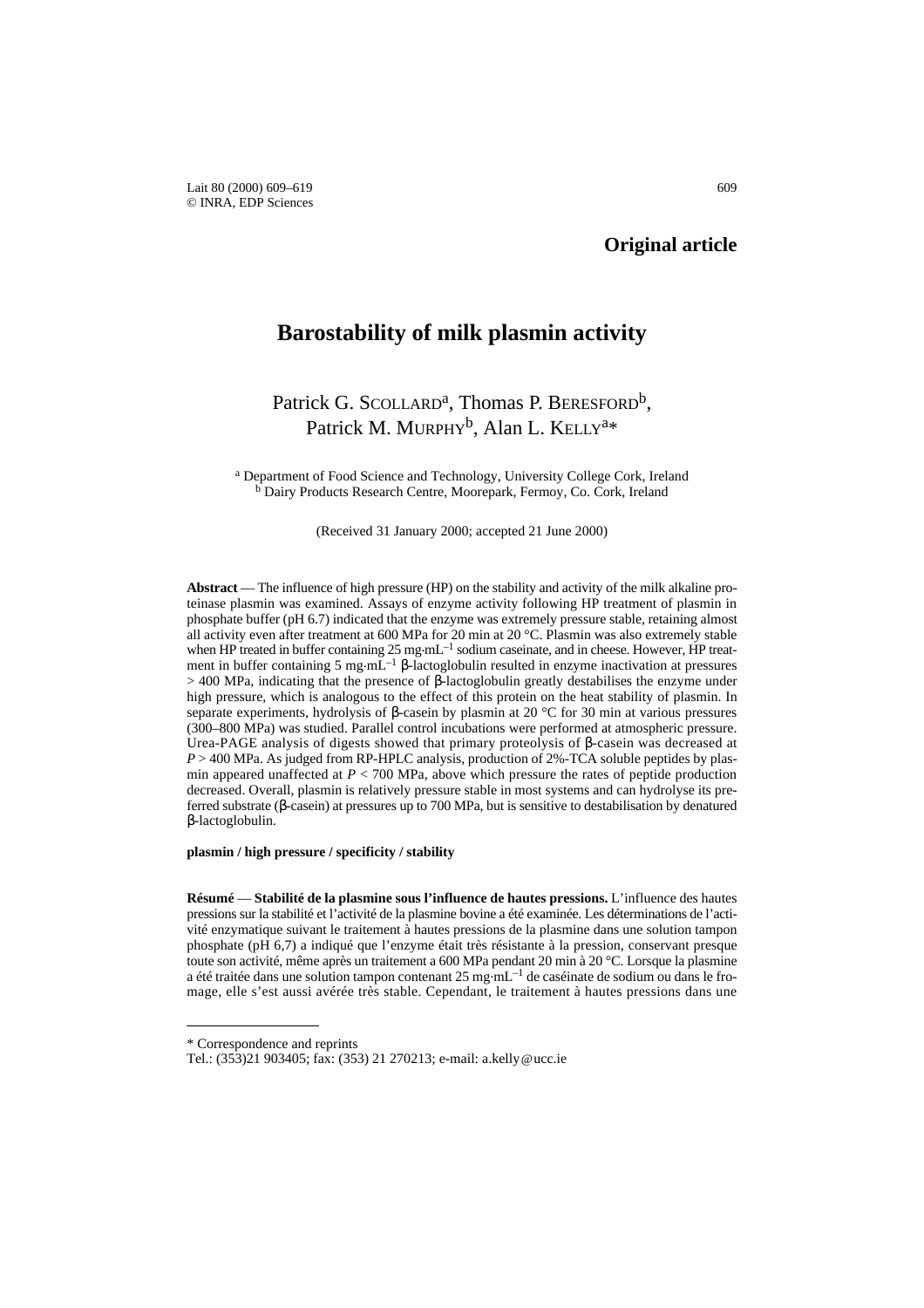solution tampon contenant 5 mg·mL<sup>-1</sup> de β-lactoglobuline, a entraîné l'inactivation de l'enzyme pour des pressions > 400 MPa, indiquant que la présence de β-lactoglobuline déstabilise fortement l'enzyme sous hautes pressions, ce qui est analogue à l'effet de cette protéine sur la stabilité thermique de la plasmine. Par ailleurs, l'hydrolyse de la β-caséine par la plasmine a été réalisée à 20 °C pendant 30 min à différentes pressions (300–800 MPa). En parallèle, le contrôle témoin a été réalisé à pression atmosphérique. L'analyse des hydrolysats avec PAGE a montrée que la protéolyse primaire a diminuée lorsque la pression > 400 MPa. L'analyse avec RP-HPLC a montré que la production par la plasmine des peptides solubles dans 2 % TCA n'a pas été affectée à pression < 700 MPa, mais au-dessus de cette pression, les taux de production des peptides ont diminué. Ainsi, la plasmine est relativement stable à la pression dans de nombreux systèmes, elle est aussi capable d'hydrolyser son substrat préféré (β-caséine) à des pressions jusqu'à 700 MPa, mais est déstabilisée par la β-lactoglobuline dénaturée.

#### **plasmine / haute pression / spécificité / stabilité**

#### **1. INTRODUCTION**

The principal proteinase in bovine milk is the alkaline serine proteinase plasmin (E.C. 3.4.21.7) [5]. Most of the potential plasmin activity in milk is in the form of the inactive precursor plasminogen, which is converted to active plasmin by a heterogeneous group of plasminogen activators [2, 13].

Plasmin activity influences the quality of many dairy products [5, 13]. Plasmin is an alkaline serine proteinase with a pH optimum of 7.5, which readily hydrolyses β-casein and  $α_{0}$ -casein and, more slowly,  $\alpha_{\rm s1}$ -casein [8]. Plasmin-mediated hydrolysis of casein influences milk coagulation properties and cheese yield [19] and is important in cheese ripening, where it appears to be mainly involved in primary proteolysis of caseins (particularly β-casein), through which action it may enhance the flavour of cheese [4].

Plasmin is relatively heat stable in simple buffer systems, but is greatly destabilised when heated in the presence of β-lactoglobulin, due to thiol-disulphide interchange reactions between the disulphide bonds within the enzyme structure and the exposed thiol group of denatured β-lactoglobulin [12, 16]. This leads to greatly reduced plasmin activity in, for example,

ultra-high temperature (UHT) milk [15]. Casein in milk increases the thermal stability of plasmin [1]. The mechanisms and kinetics of thermal inactivation of plasmin have been extensively studied [1, 16, 22].

The sensitivity of plasmin to high pressure (HP), however, is far less well defined. Some preliminary reports suggest that indigenous plasmin activity in milk can survive pressure treatments at 400 Mpa [10, 18]. HP treatment of milk is known to affect many properties of milk, for example, improving gelation properties during rennet or acid-induced coagulation in manufacture of yoghurt and cheese [3]. However, as plasmin activity has a wide range of effects on the functional properties of dairy products, including the acid and rennet coagulation properties of milk [11, 19], it is important to understand the stability of plasmin in HP-treated systems.

The objective of the present study was to perform a fundamental study of the barostability of plasmin activity. Two sets of experiments were performed. Firstly, the activity of plasmin against a fluorescent substrate after pressurisation in buffers containing various milk constituents, such as caseins and whey proteins, was determined. Secondly, the activity of plasmin against its preferred substrate, β-casein, while under high pressure, was also examined.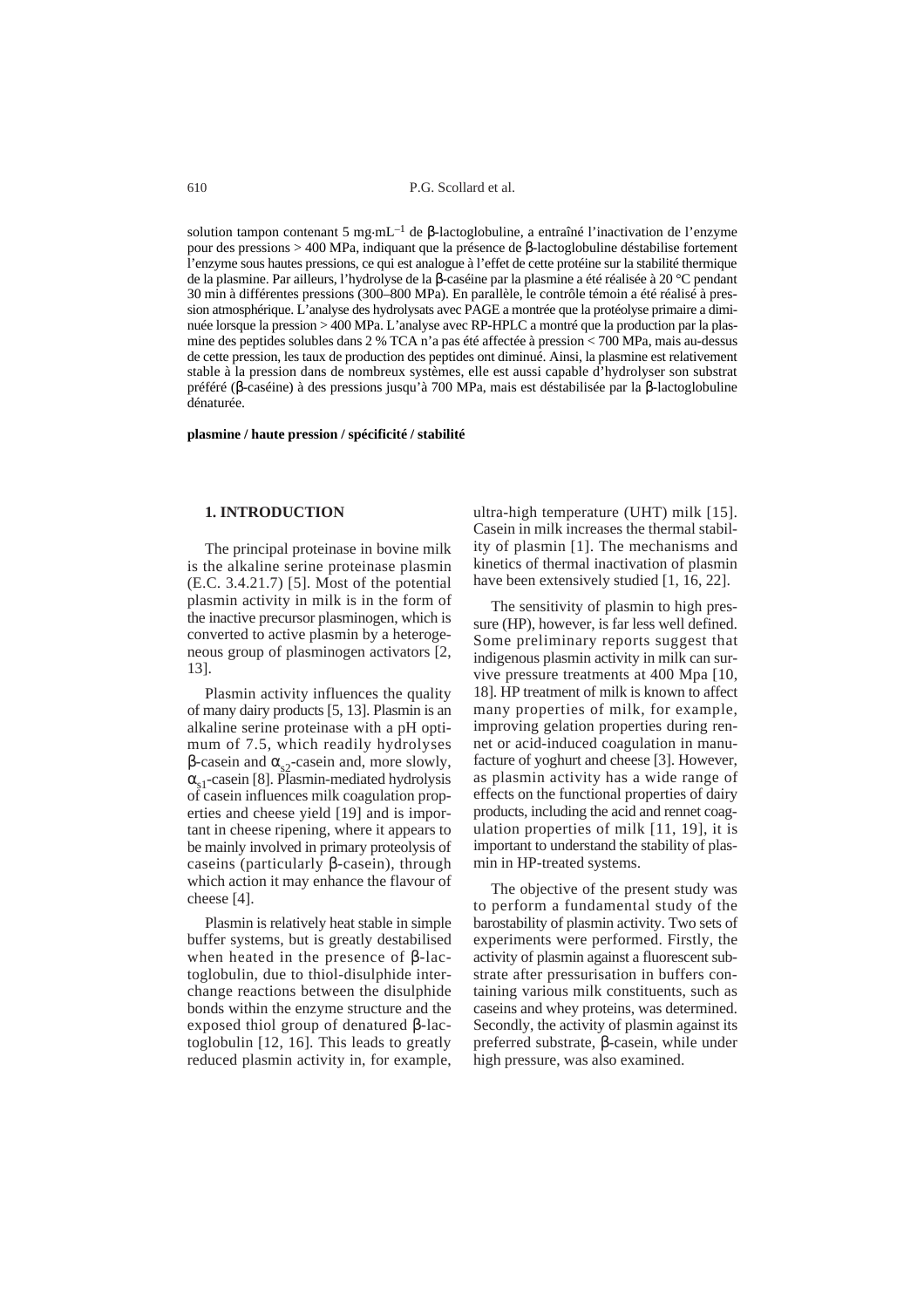# **2. MATERIALS AND METHODS**

#### **2.1. Enzymes and substrates**

For the study of enzyme activity remaining after high pressure (HP) treatment, bovine plasmin was prepared by activation of bovine plasminogen with urokinase. A 0.1 mL aliquot of plasminogen (from bovine plasma, Sigma-Aldrich Chemie Gmbh, Germany,  $1.176$  units $\cdot$ mL<sup>-1</sup>, where one unit is the amount of enzyme that will produce a  $\Delta A_{275}$  of 1.0 from  $\alpha$ -casein in 20 min at  $pH 7.5$  at 37 °C) was mixed with 0.1 mL urokinase solution (Sigma-Aldrich Chemie Gmbh, Germany,  $1\overline{000}$  Ploug units $\cdot$ mL<sup>-1</sup>) and the volume made up to 2.0 mL by the addition of 50 mmol $\cdot L^{-1}$  Tris-HCl buffer, pH 8.5 (containing 20 mmol $\cdot L^{-1}$  lysine, 140 m mmol $L^{-1}$  NaCl and 50% (w/v) glycerol). The mixture was incubated at 37 °C for 1 h, to give a maximum yield of plasmin. Pure β-casein and β-lactoglobulin were also purchased from Sigma. The purity of the former was determined to be very high by urea-PAGE analysis (see, for example, Fig. 3, lane 1), while the latter gave a single peak on RP-HPLC analysis, also indicating a high purity.

Cheddar cheese was manufactured using a standard protocol in the Processing Hall of University College Cork and sodium caseinate was obtained from the Irish Dairy Board. For the specificity experiments, porcine plasmin (Sigma-Aldrich Chemie Gmbh, Dublin, Ireland), which is known to have an identical cleavage specificity to bovine plasmin [17], was used.

#### **2.2. Pressure inactivation studies**

Pressurisation of samples (in 700 µL plastic Eppendorf tubes) was carried out at room temperature in a Stansted Fluid Power high pressure vessel (Stansted Fluid Power Ltd, 70 Bentfield Road, Essex, CM24 8HT, England). The pressurisation vessel had a maximum pressure limit of 900 MPa,

chamber dimensions of 37 mm  $\times$  300 mm. and an immersion fluid of 15% castor oil in ethanol. The maximum temperature increase during pressurisation was 20 °C at 800 MPa, and pressurisation times quoted refer to holding times at constant target pressure, excluding pressurisation and depressurisation times.

For enzyme inactivation studies bovine plasmin was added, immediately prior to pressurisation, to different buffers (at dilutions from 1:13 to 1:20) and subjected to treatment at a range of pressures at 20 °C for different time intervals (1, 10, 20 and 30 min). Buffers used were:

- (a)  $100$  mmol $L^{-1}$  phosphate buffer, pH 6.7;
- (b)  $100 \text{ mmol} \cdot L^{-1}$  phosphate buffer, pH 6.7 containing 5 mg.mL–1 β-lactoglobulin;
- (c)  $100 \text{ mmol} \cdot L^{-1}$  phosphate buffer, pH 6.7 containing  $25 \text{ mg} \cdot \text{mL}^{-1}$  sodium caseinate.

Upon release of pressure, plasmin activity in each of the samples was measured using the fluorescent assay method of Richardson and Pearce [28]. Denaturation of β-lactoglobulin after HP treatment of buffer (b) was determined by diluting samples 1:10 with deionised HPLC grade water (containing 0.1% v/v trifluoroacetic acid), centrifuging at 16 000 *g* for 10 min (after which step a precipitate of insoluble protein was clearly apparent) and analysing the supernatant by RP-HPLC.

# **2.3. Activity of plasmin against** β**-casein under high pressure**

To examine the activity under high pressure of plasmin on β-casein, isolated β-casein  $(2 \text{ mg} \cdot \text{mL}^{-1})$  was dissolved in 50 mmol $\cdot$ L<sup>-1</sup> ammonium bicarbonate buffer (pH 8.4), in the presence of sodium azide  $(0.05\% \text{ w/v})$ to inhibit bacterial growth, and porcine plasmin was added (0.0625 units $\cdot \text{mL}^{-1}$ , where 1 unit is the amount of enzyme that will produce a  $\Delta A_{275}$  of 1.0 from  $\alpha$ -casein in 20 min at pH 7.5  $\tilde{a}$  ( $\tilde{3}$ 7 °C). The solution was immediately incubated at 20 °C at a range of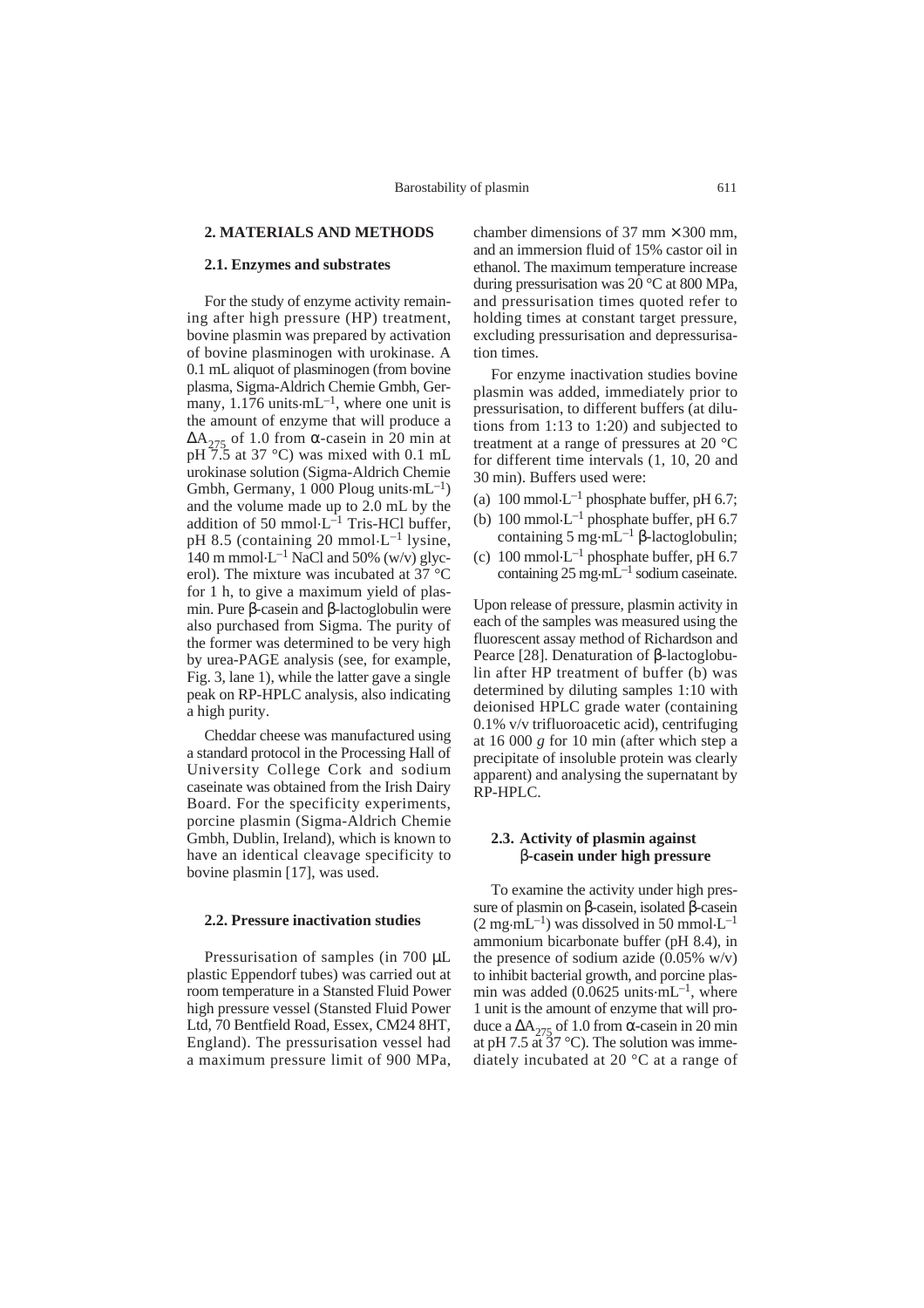pressures (300–800 MPa) for times up to 30 min. Hydrolysis reactions were terminated after removal from the HP chamber by boiling for 5 min. Rates and products of hydrolysis were examined using urea-PAGE and RP-HPLC.

### **2.4. Analytical methods**

Samples of hydrolysates of β-casein were prepared for urea-PAGE by the addition of an equal volume of double strength sample buffer [20] and electrophoresis conditions were as described by [15]. Hydrolysates were prepared for RP-HPLC analysis by the addition of an equal volume of 4% trichloroacetic acid (TCA), followed by centrifugation at 16 000 *g* for 10 min and analysis of a sample of supernatant  $(175 \mu L)$ . Reversed-phase HPLC was performed using a Beckman HPLC system (Beckman, San Ramon, Ca., USA), consisting of a model 506 autosampler, a model 126 programmable solvent module and a model 166 programmable detector module (interfaced with a personal computer using Beckman Gold Nouveau software). A nucleosil  $C_8$  column  $(250 \times 4.6 \text{ mm}, 5 \mu \text{m} \text{ particle diameter},$ 300 Å pore size) was used for all separations (JVA Analytical, Unit 1, Longmile Business Centre, Longmile Road, Dublin 12, Ireland). Solvent A consisted of 0.1% (v/v) TFA in deionized HPLC grade water and solvent B consisted of 0.1% TFA in HPLC grade acetonitrile, and the flow rate used was  $0.75$  mL $\cdot$ min<sup>-1</sup>. The elution profile consisted of initially increasing solvent B from 0 to 30% over 25 min, increasing to 50% B over 45 min and finally holding at 50% B for 6 min. The column was washed by increasing to 95% B over 2 min, holding for 10 min and returning to 100% A over 2 min. Final re-equilibration was at 100% A for 15 min before injection of the next sample. The peak areas of separated peptides were determined by integration. The gradient described by [12] was used to measure β-lactoglobulin denaturation, using the same HPLC system.

# **3. RESULTS**

#### **3.1. Pressure inactivation of plasmin**

After pressurisation for 20 min at 300–600 MPa, plasmin was extremely pressure sensitive in the presence of β-lactoglobulin, as compared to plasmin pressure treated in the presence of sodium caseinate or in buffer alone (Fig. 1). In buffer, plasmin was, in fact, more pressure sensitive than β-lactoglobulin, although both β-lactoglobulin denaturation and plasmin inactivation were almost complete (> 90%) after treatment at 500 MPa for 20 min. Inactivation of indigenous plasmin activity present in Cheddar cheese showed that plasmin was very pressure resistant in such a product*.*

Since plasmin was significantly inactivated at 400 MPa in the presence of β-lactoglobulin, samples of enzyme in the same buffers were treated at 400 MPa for different time periods (Fig. 2). Plasmin inactivation in buffer containing β-lactoglobulin increased almost linearly with duration of treatment and, after 30 min at 400 MPa, it was largely inactivated (> 90%). Inactivation of plasmin and denaturation of β-lactoglobulin, in the buffer where both were present, appeared to be, in both cases, firstorder reactions. Again, plasmin was far more stable in phosphate buffer, in cheese and in the presence of sodium caseinate than in the presence of β-lactoglobulin.

# **3.2. Hydrolysis of** β**-casein by plasmin under high pressure**

The effect of high pressure on primary proteolysis of β-casein by plasmin in  $50$  mmol $L^{-1}$  ammonium bicarbonate buffer, pH 8.4, was studied by Urea PAGE (Fig. 3). Primary proteolysis of β-casein appeared unaffected relative to an unpressurised control at 300 MPa, with extensive degradation of this protein being visible in lanes 2 and 3. However, increasing residual intact β-casein was apparent after incubation relative to the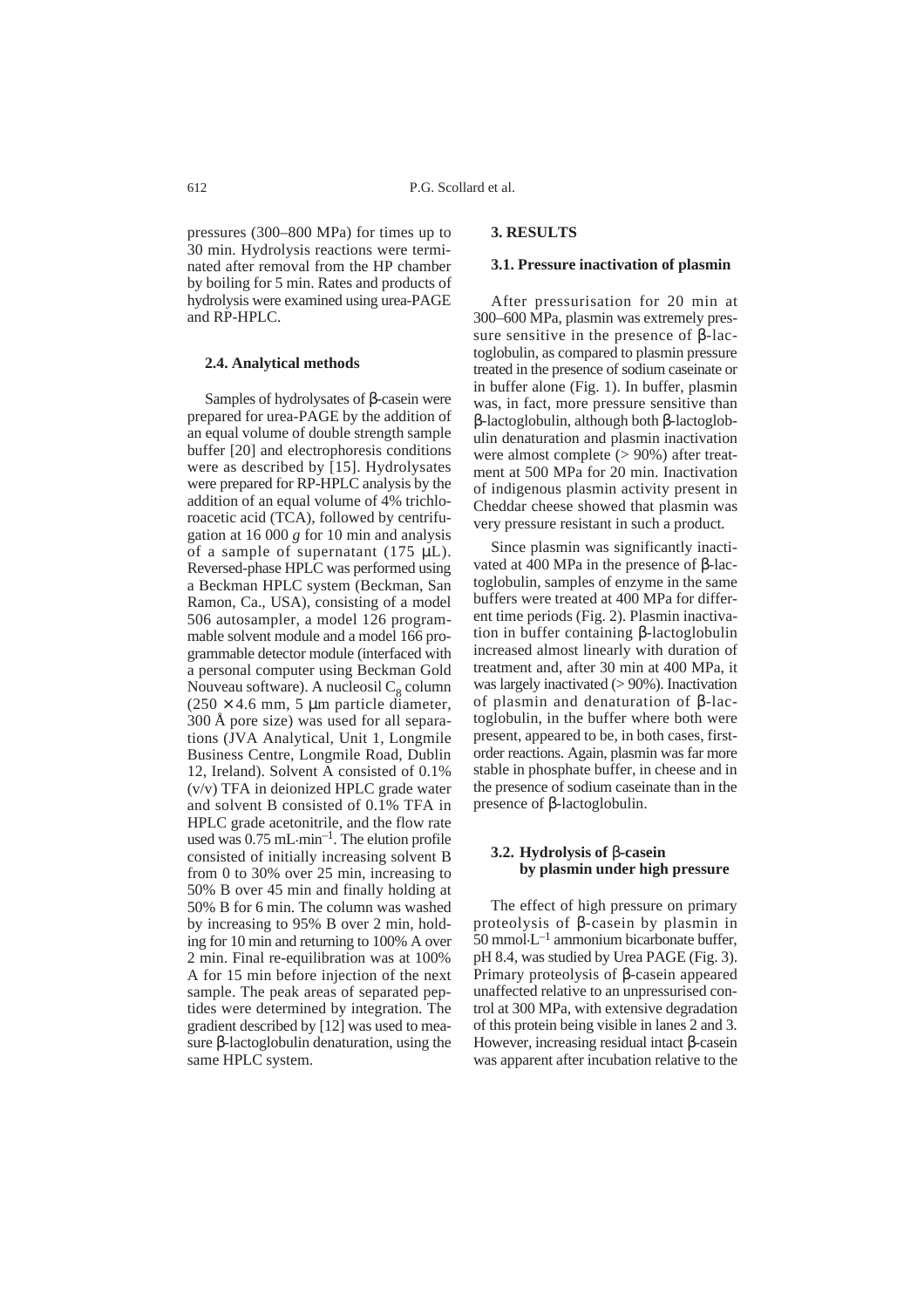Barostability of plasmin 613



**Figure 1.** Inactivation of plasmin activity (whole lines, open symbols) and denaturation of β-lactoglobulin (dotted lines, closed symbols) in the following systems: 0.1 mol.L–1 phosphate buffer,  $p\overline{H}$  6.5 ( $\triangle$ ); 0.1 mol·L<sup>-1</sup> phosphate buffer, pH 6.5, containing 5 mg·mL<sup>-1</sup> β-lactoglobulin ( $\odot$ ,  $\bullet$ ); 0.1 mol. L<sup>-1</sup> phosphate buffer, pH 6.5, containing 25 mg·mL<sup>-1</sup> sodium caseinate ( $\square$ ) and cheese  $(\diamond)$ , over a range of pressures (treatments in each case were for 20 min).

**Figure 1.** Inactivation de l'activité de la plasmine (lignes pleines, symboles ouverts) et dénaturation de la β-lactoglobuline (lignes pointillées, symboles fermés) dans les systèmes suivants : solution tampon phosphate, 0,1 mol·L<sup>-1</sup>, pH 6,5, avec 5 mg·mL<sup>-1</sup> β-lactoglobuline ( $\ddot{\circ}$ ,  $\bullet$ ); solution tampon phosphate, 0,1 mol·L<sup>-1</sup>, pH 6,5, avec 25 mg·mL<sup>-1</sup> caséinate de sodium ( $\Box$ ) et fromage ( $\diamond$ ), pour une série de pressions (traitements de 20 min dans chaque cas).



**Figure 2.** Inactivation of plasmin activity (whole lines, open symbols) and denaturation of β-lactoglobulin (dotted lines, closed symbols) in a range of systems (see Fig. 1), for a range of times, at 400 MPa pressure (except sodium caseinate-containing buffer, which was treated at 800 MPa).

Figure 2. Inactivation de l'activité de la plasmine (lignes pleines, symboles ouverts) et dénaturation de la β-lactoglobuline (lignes pointillées, symboles fermés) pour une série de systèmes (Fig. 1), pour une série de temps, pour une pression de 400 MPa (excepté pour la solution tampon de caséinate de sodium, qui a été traitée à 800 MPa).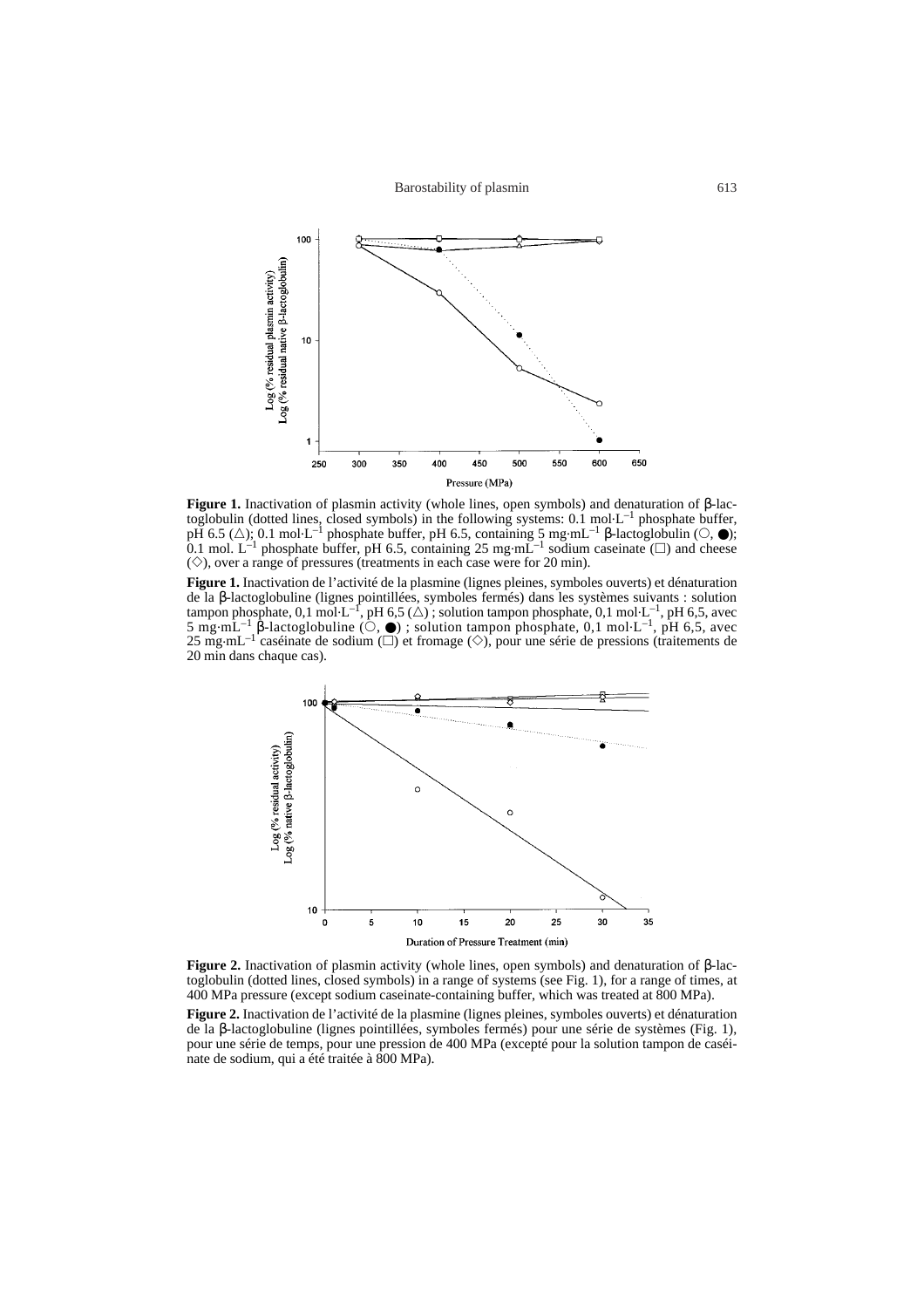1 2 3 4 5 6 7 8



unpressurised control sample at pressures ≥ 400 MPa. The pattern of products of β-casein hydrolysis (production of slowermoving γ-caseins and faster-moving proteose peptones) was unaffected by pressure, suggesting that plasmin had a similar proteolytic specificity but showed decreased activity at high pressures compared to atmospheric pressure.

The production of 2% TCA-soluble peptides from hydrolysis of β-casein by plasmin was monitored by RP-HPLC (Fig. 4). In general, peptide patterns produced at high and atmospheric pressures were similar, suggesting that pressure induced quantitative, but not qualitative, differences in the hydrolysis reaction although a new peak (of retention time approx. 36 min) appeared in the digest performed at 800 MPa*.* Peptide production was unaffected at pressures ≤ 700 MPa, but decreased relative to unpressurised control samples at 800 MPa (Fig. 5).

## **4. DISCUSSION**

In this study the barostability of plasmin was examined in simple protein-containing **Figure 3.** Urea-polyacrylamide gel electrophoretograms (pH 8.9; 12.5% T; 4% °C) of bovine β-casein (2 mg·mL<sup>-1</sup>, lane 1) in 50 mmol·L<sup>-1</sup> ammonium bicarbonate buffer (pH 8.4), hydrolysed by porcine plasmin  $(0.0625 \text{ units} \cdot \text{mL}^{-1})$ for 30 min at 20 °C at atmospheric pressure (lane 2), or at 300, 400, 500, 600, 700 or 800 MPa (lanes 3–8).

**Figure 3.** Électrophorégramme en gel de polyacrylamide-urée (pH 8,9 ; 12.5 % T ; 4 % C) de caséine β bovine<br>(2 mg·mL<sup>-1</sup>, ligne 1) dans une solution tampon de 50 mmol $L^{-1}$  de bicarbonate d'ammonium (pH 8,4), hydrolysée par la plasmine porcine  $(0.0625 \text{ units} \cdot \text{mL}^{-1})$ pendant 30 min a 20 °C à la pression atmosphérique (ligne 2), ou à 300, 400, 500, 600, 700 ou 800 MPa (lignes 3–8).

buffer systems, to elucidate the survival of plasmin after high pressure treatment. Plasmin was much more pressure sensitive in the presence of β-lactoglobulin than in other buffers studied. The results of the kinetic study verified that plasmin was relatively barostable in buffer alone, in cheese and in the presence of sodium caseinate. The results concerning the effects of milk proteins on plasmin stability are similar to previous observations on the heat inactivation mechanism of plasmin. Specifically, several studies have reported significant protection of plasmin in the presence of sodium caseinate, and enhanced inactivation in the presence of β-lactoglobulin [1, 22, 29]. Heat inactivation of plasmin in the presence of β-lactoglobulin is thought to be linked to the formation of thiol-disulphide bonds with unfolded β-lactoglobulin [13, 16]. Pressurisation also induces unfolding of β-lactoglobulin [9, 18], and consequently exposes the highly reactive internal thiol group, which may be able to undergo thiol-disulphide interactions with disulphide groups linking structural subunits in the plasmin molecule.

In the absence of β-lactoglobulin it was found that plasmin was quite pressure stable.

614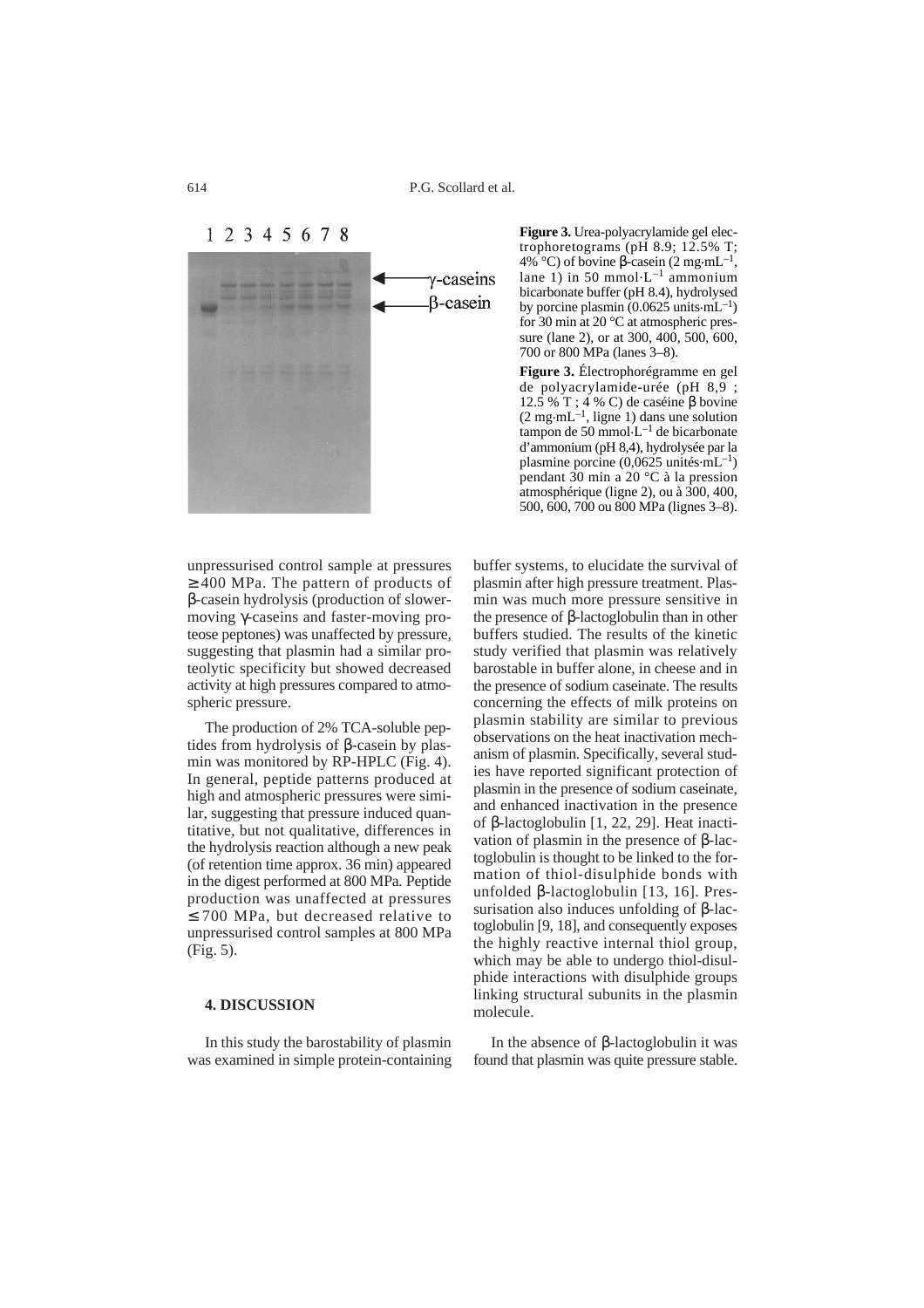

**Figure 4.** Reversed-phase HPLC chromatograms of 2% trichloroacetic acid (TCA)-soluble peptides produced from β-casein (2 mg·mL<sup>-1</sup>) by plasmin (0.0625 units·mL<sup>-1</sup>) incubated in 0.05 mol·L<sup>-1</sup> ammonium bicarbonate buffer, pH 8.4 for 30 min at 20 °C at (**a**) atmospheric pressure and (**b**) 800 MPa.

**Figure 4.** Chromatogrammes phase-reverse de peptides soluble dans 2 % acide trichloroacétique (TCA) produit à partir de β-caseine (2 mg·mL<sup>-1)</sup> par la plasmine (0,0625 unités·mL<sup>-1</sup>) incubée dans une solution tampon 0,05 mol.L–1 de bicarbonate d'ammonium, pH 8,4 pour 30 min à 20 °C à (**a**) pression atmosphérique et (**b**) 800 MPa.

This indicates that, under certain conditions, plasmin molecules can refold into the correct tertiary structure when pressure is released and thus remain active. In Cheddar cheese, plasmin activity was unaffected by pressure treatments up to 600 MPa for 20 min, although increased plasmin activity in Gouda cheese following pressurisation at 100–400 MPa for 30 min during brining has been reported [21].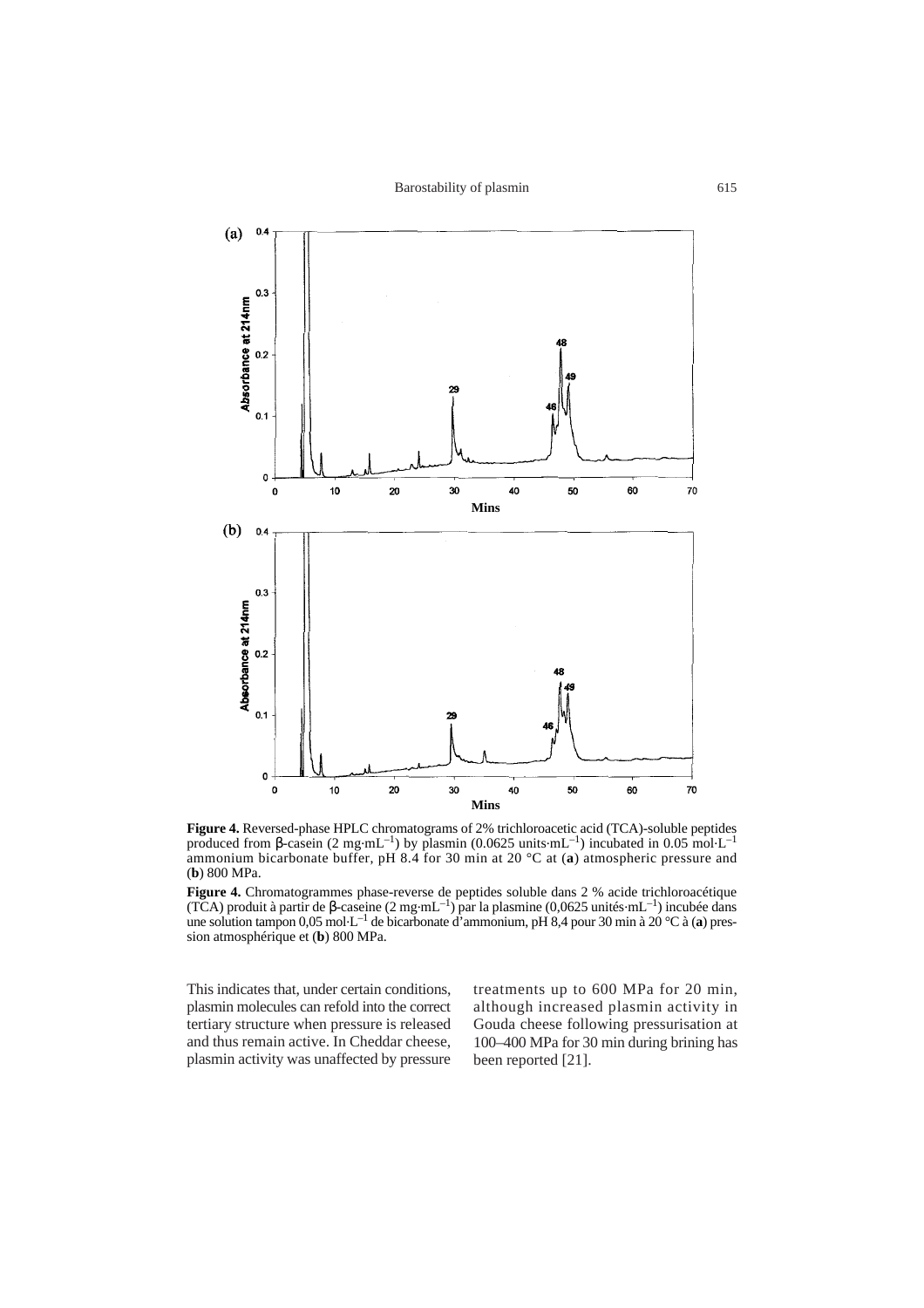P.G. Scollard et al.



**Figure 5.** Effect of pressurisation on production of 2% TCA soluble peptides from β-casein by plasmin. Symbols refer to peaks in chromatograms in Figure 4, as follows: peak of retention time 29 min  $(\triangle)$ ; peak of retention time 46 min ( $\bigcirc$ ); peaks of retention time 47–48.5 min ( $\square$ ) and peak of retention time 49 min  $(\diamondsuit)$ .

**Figure 5.** Effet de la pression sur la production de peptides solubles dans 2 % TCA à partir de β-caséine (2 mg·mL<sup>-1</sup>) par la plasmine (0,0625 unités·mL<sup>-1</sup>). Les symboles réfèrent aux pics du chromatogramme de la Figure 4, comme suivant : pic de temps de rétention 29 min  $(\triangle)$ ; pic de temps de rétention 46 min  $(\circ)$ ; pics de temps de rétention 47–48.5 min  $(\circ)$  et pic de temps de rétention 49 min  $(\diamondsuit)$ .

Comparison of the results of this study with those of a study of the effect of HP on proteolysis in milk [30] suggest that plasmin is more pressure stable in milk than in buffer containing β-lactoglobulin, possibly due to the combination of the protective effect of casein present in milk and the destabilising effect of β-lactoglobulin.

A possible important influence on the results obtained from the inactivation experiments described which must be considered is pressure-induced pH shifts in the buffers used. In phosphate- and carbonate-based buffers, pressure-induced ionisation results in a volume change and concomitant pH shift in the acidic direction [23]. In phosphate buffer, an increase in pressure of 100 MPa results in a decrease in pH of 0.2–0.3 units [9], and thus, inactivation at increasing pressures would have occurred at decreasing pH values. Although the

effects of pH on the pressure stability of plasmin are not known, the heat stability of plasmin in micellar casein systems is increased at lower pH [14], which may suggest that the enzyme is generally more robust in increasingly acidic conditions. In phosphate buffer alone or containing sodium caseinate, at higher pressures (and hence lower pH values) plasmin activity was very barostable, which may have thus been, at least partially, due to increasing stability at lower pH.

In the more complex case of the buffer containing β-lactoglobulin, the effects of reducing pH on this protein, the enzyme and their interaction must be considered. It has been reported that, at pH values near neutral, β-lactoglobulin unfolds readily and irreversibly to expose its reactive sulphydryl group, which can then undergo sulphydryldisulphide interchange reactions, while at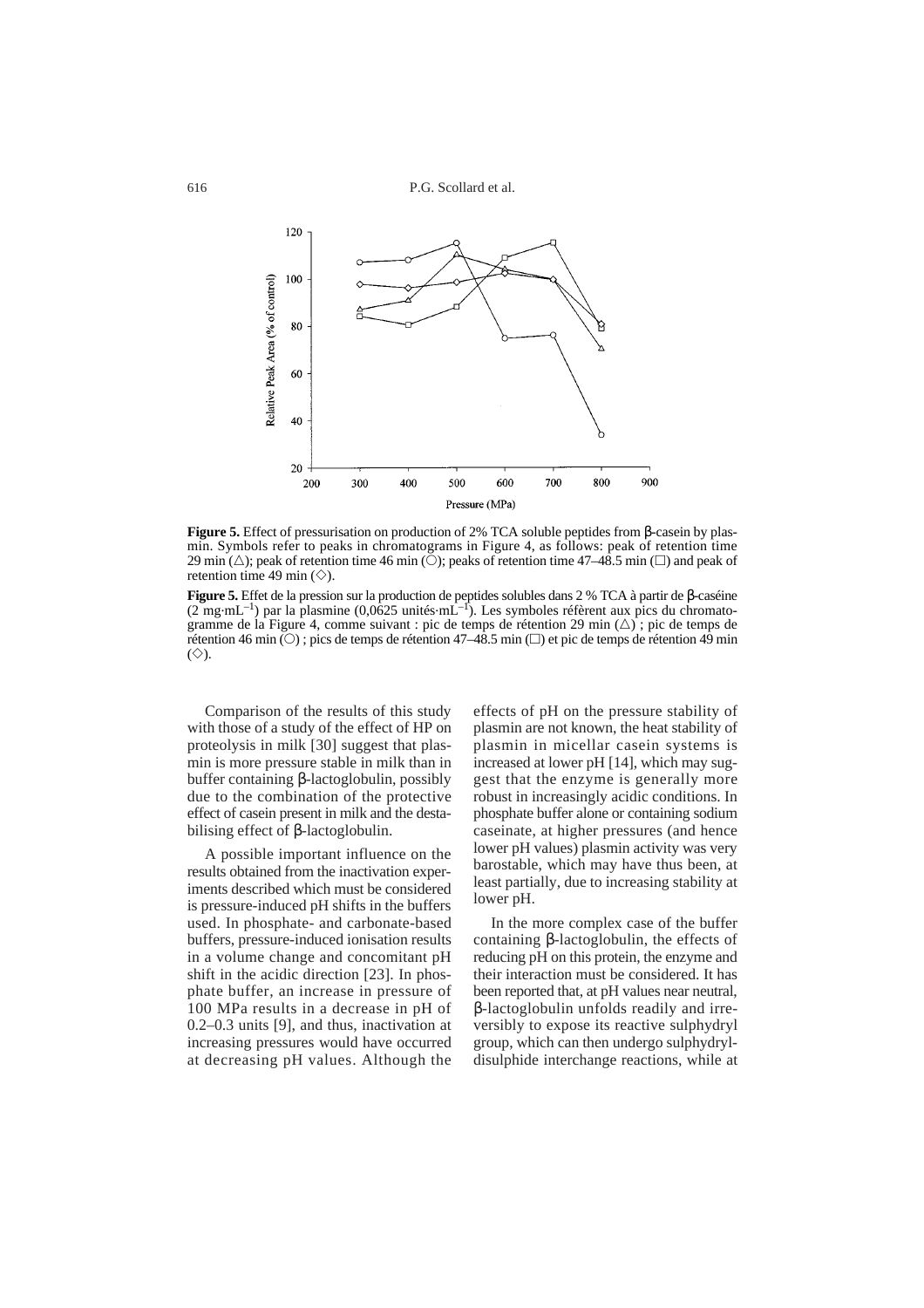lower pH values, unfolding is less favoured and the protein is protected from extensive interactions [6, 9]. On heating milk, it is the sulphydryl group that reacts with plasmin to inactivate the enzyme [16], which suggests that reducing pH should indirectly increase the stability of the enzyme in such systems, if an analogous mechanism to heat inactivation occurs. However, increasing pressure in the presence of β-lactoglobulin decreased residual plasmin activity, which indicates that the inactivation occurred despite the potentially reduced reactivity of denatured β-lactoglobulin with the enzyme at reduced pH. The magnitude of decrease in plasmin activity at 400 MPa was considerably greater than that of residual β-lactoglobulin, which may suggest that the reactions are not completely parallel, although β-lactoglobulin clearly destabilised the enzyme relative to systems where this protein was not present. Further study is necessary to elucidate the relationship between pressure-induced β-lactoglobulin denaturation and plasmin inactivation.

In comparison to other food enzymes reported in the literature, the results of the current study indicate that plasmin, particularly in the absence of β-lactoglobulin, is relatively pressure stable. In a similar manner to peroxidase, polyphenoloxidase and milk alkaline phosphatase, it was almost unaffected following high pressure treatment at 600 MPa for 20 min. It was more barostable, however, than other previously studied food enzymes such as catalase, phosphatase, lipase, pectin esterase, lactoperoxidase and lipooxygenase, all of which were inactivated to varying degrees by pressure treatment at 600 MPa [31]. When compared to other milk enzymes, plasmin displayed greater pressure resistance than phosphohexoseisomerase and glutamyltransferase, which were extensively inactivated following high pressure treatment at 500 MPa for 10 min [27].

The hydrolysis of β-casein by plasmin has been comprehensively studied at atmo-

spheric pressure [5, 13, 32]. However, very little is known about this reaction at elevated pressures and thus, in this study, the effect of high pressure on this digestion reaction was examined. From urea-PAGE analysis, primary proteolysis of β-casein by plasmin appeared unaffected at 300 MPa, but decreased at pressures ≥ 400 MPa, relative to unpressurised controls. The production of 2% TCA-soluble peptides by plasmin was unaffected at pressure treatments up to 700 MPa, compared to unpressurised controls. It was only at the highest applied pressure (800 MPa) that release of peptides decreased relative to control. Thus, not only is plasmin stable at high pressures in the presence of casein, but it is proteolytically active, suggesting that pressure does not induce reversible unfolding of the enzyme molecule.

Ohimya et al. [25] monitored the effect of pressure treatment on the turbidity of enzyme-treated β-casein solutions, and reported dissociation of β-casein molecules at pressures up to  $\sim$  115 MPa, followed by re-association at higher pressures (up to  $\sim$  290 MPa). In the present study, β-casein hydrolysis was gradually inhibited at pressures > 300 MPa, which may have been due either to modification of β-casein molecules or inactivation of plasmin. When plasmin initially cleaves β-casein at the bonds  $Lys_{28}$ -Lys<sub>29</sub>, Lys<sub>105</sub>-His<sub>106</sub> and Lys<sub>107</sub>-Glu<sub>108</sub>, the highly charged hydrophilic domain is cleaved from the remaining hydrophobic region of the protein. As a result, the enzyme treated β-casein has a greater tendency to re-associate when pressure is applied [24]. The increased association of hydrolysed β-casein molecules may result in decreased surface area available to plasmin, and consequently decreased proteolysis. Interestingly, Pitta et al. [26] reported improved foaming properties of native β-casein following pressurisation at 300, 600 and 900 MPa for various time periods, and suggested a possible change in β-casein conformation on pressurisation due to a modification of tertiary structure. However,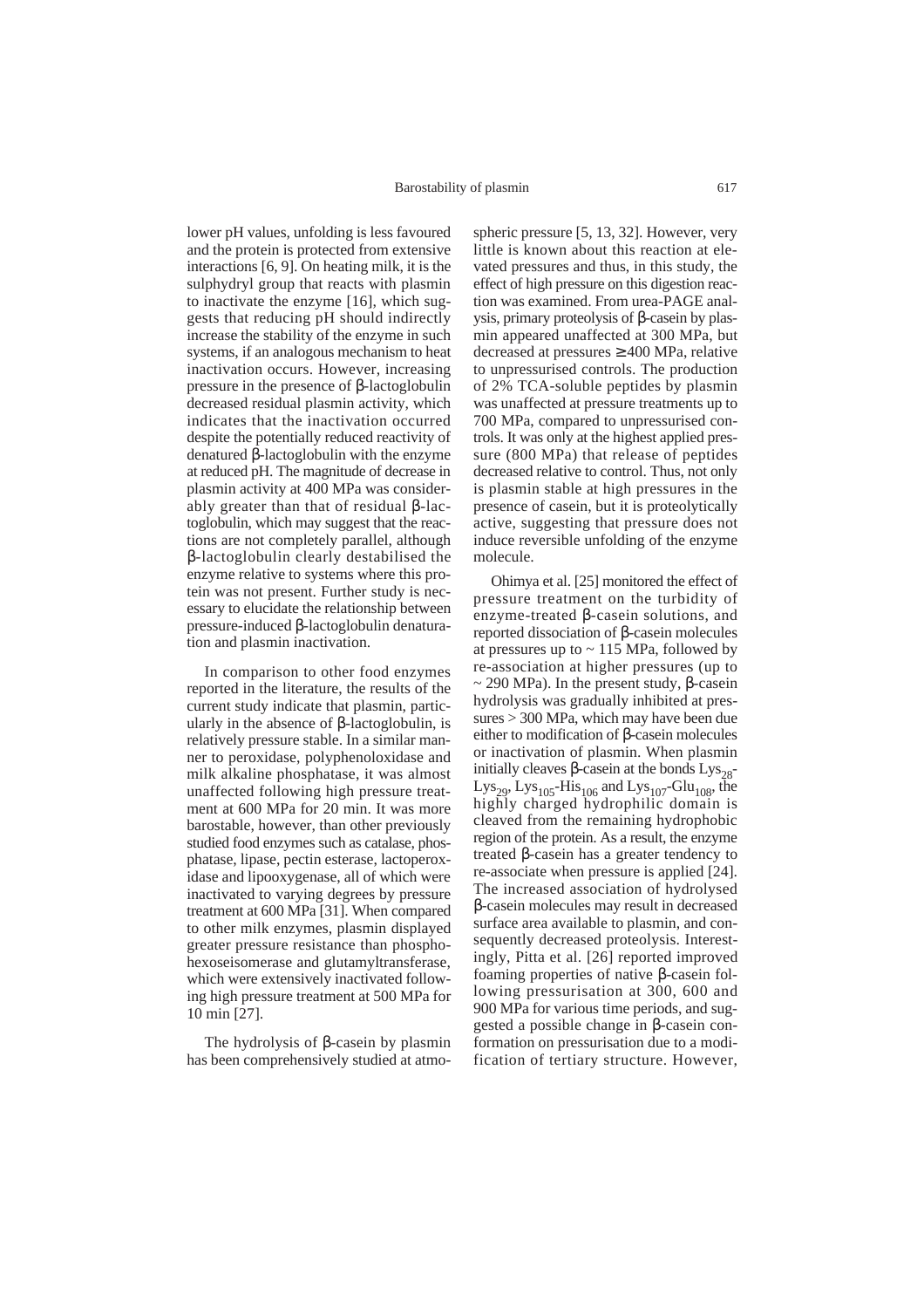Dickinson et al. [7] reported no significant effect of high pressure processing on the surface activity of β-casein, and suggested that β-casein is extremely barostable as it is a non-globular protein with little tertiary and secondary structure (only  $\sim$  5%  $\alpha$ -helix).

Again, the effect on the enzyme reaction of decreasing pH on treating the bicarbonate buffer-based system at increasingly high pressures must be considered. At atmospheric pressure, the activity of plasmin against β-casein proceeds with similar specificity but lower rate at decreasing pH values [14]. In this study, incubation at increasing pressures resulted in decreased β-casein hydrolysis, which may thus be due to either or both of two mechanisms, enzyme inactivation or decreased pH. While these effects cannot be separated under the experimental design used, it may be acknowledged that, if the latter effect contributes significantly to the results obtained, plasmin may in fact be even more pressure stable than suggested herein.

## **5. CONCLUSION**

The present results indicate that plasmin is a very pressure stable enzyme, except in systems incorporating β-lactoglobulin. Furthermore, it can readily hydrolyse β-casein under pressures up to 700 MPa, with a specificity identical to that observed at atmospheric pressure. As plasmin is an enzyme that has significant implications for the quality of many dairy products, the development of HP applications for such products must consider the possible effects of hydrolysis of casein by plasmin post-treatment on product quality.

#### **ACKNOWLEDGEMENTS**

The authors wish to thank C. O'Reilly and P. O'Connor of the Dairy Products Research Centre, Teagasc, Moorepark for assistance with the high pressure trials, and R. Deletang and M. Feltrin of the Department of Food Science

and Technology at University College Cork for linguistic guidance.

# **REFERENCES**

- [1] Alichinidas E., Wrathall J.H., Andrews A.T., Heat stability of plasmin (milk proteinase) and plasminogen, J. Dairy Res. 53 (1986) 259–269.
- [2] Baer A., Ryba I., Collin J.-C., Binding of bovine plasminogen to immobilised casein and its activation thereon, Int. Dairy J. 4 (1994) 597–616.
- [3] Balci A.T., Wilbey R.A., High pressure processing of milk – the first  $100$  years in the development of a new technology, Int. J. Dairy Technol. 52 (1999) 149–155.
- [4] Barrett F.M., Kelly A.L., McSweeney P.L.H., Fox P.F., Use of exogenous urokinase to accelerate proteolysis in Cheddar cheese during ripening, Int. Dairy J. 9 (1999) 421–427.
- [5] Bastian E.D., Brown R.J., Plasmin in milk and dairy products: an update, Int. Dairy J. 6 (1996) 435–457.
- [6] Cheftel J.C., Dumay E., Effects of high pressure on dairy products: a review, in: Hayashi R., Balny C. (Eds.), High Pressure Bioscience and Biotechnology, Elsevier Science, London, England, 1996, pp. 299–308.
- [7] Dickinson E., Murray B.S., Pawlowsky K., On the effect of high-pressure treatment on the surface activity of β-casein, Food Hydrocoll. 11 (1997) 507–509.
- [8] Fox P.F., McSweeney P.L.H., Proteolysis in cheese, Food Rev. Int. 12 (1996) 457–509.
- [9] Funtenberger S., Dumay E., Cheftel J.C., Pressure-induced aggregation of β-lactoglobulin in pH 7.0 buffers, Lebensm. Wiss. Technol. 28  $(1995)$  410–418.
- [10] García-Risco M.R., Cortés A.V., López-Fandiño R., Microbiological and chemical changes in high-pressure-treated milk during refrigerated storage, J. Food Prot. 61 (1998) 735–737.
- [11] Gassem M.A., Frank J.F., Physical properties of yoghurt made from milk treated with proteolytic enzymes, J. Dairy Sci. 74 (1991) 1503–1511.
- [12] Grufferty M.B., Fox P.F., Potassium iodateinduced proteolysis in ultra high heat treated milk during storage: the role of β-lactoglobulin and plasmin, J. Dairy Res. 53 (1986) 601–613.
- [13] Grufferty M.B., Fox P.F., Milk alkaline protease, J. Dairy Res. 55 (1988) 609–630.
- [14] Grufferty M.B., Fox P.F., Heat stability of the plasmin system in milk and casein systems, N. Z. J. Dairy Sci. Technol. 23 (1988) 143–152.
- [15] Kelly A.L., Foley J., Proteolysis and storage stability of UHT milk as influenced by milk plasmin activity, plasmin/β-lactoglobulin complexation, plasminogen activation and somatic cell count, Int. Dairy J. 7 (1997) 411–420.